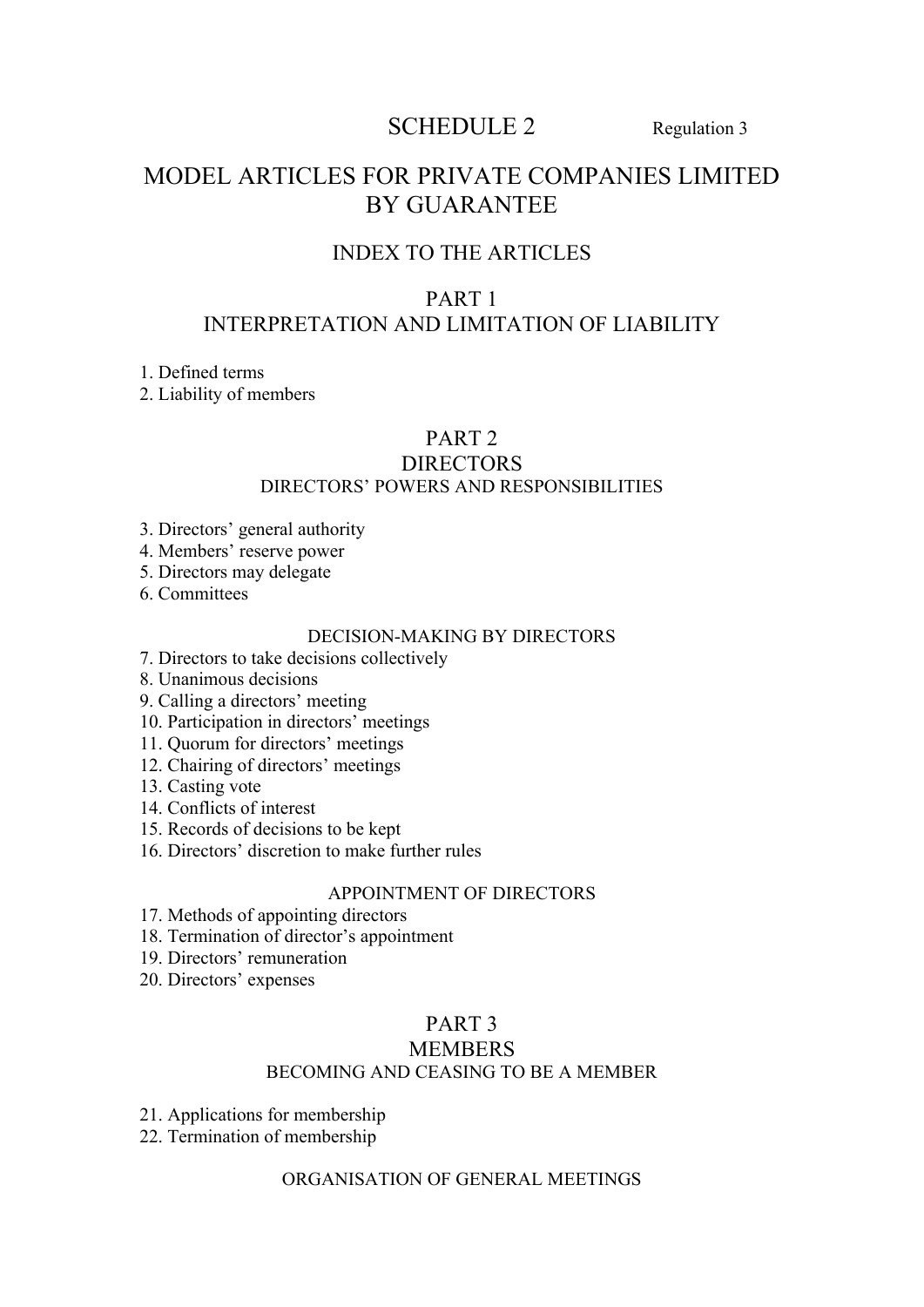- 23. Attendance and speaking at general meetings
- 24. Quorum for general meetings
- 25. Chairing general meetings
- 26. Attendance and speaking by directors and non-members
- 27. Adjournment

#### VOTING AT GENERAL MEETINGS

- 28. Voting: general
- 29. Errors and disputes
- 30. Poll votes
- 31. Content of proxy notices
- 32. Delivery of proxy notices
- 33. Amendments to resolutions

#### PART 4

## ADMINISTRATIVE ARRANGEMENTS

34. Means of communication to be used

35. Company seals

- 36. No right to inspect accounts and other records
- 37. Provision for employees on cessation of business

#### DIRECTORS' INDEMNITY AND INSURANCE

38. Indemnity

39. Insurance

# PART 1

# INTERPRETATION AND LIMITATION OF LIABILITY

#### **Defined terms**

**1.** In the articles, unless the context requires otherwise—

"articles" means the company's articles of association;

"bankruptcy" includes individual insolvency proceedings in a jurisdiction other

than England and Wales or Northern Ireland which have an effect similar to that

of bankruptcy;

"chairman" has the meaning given in article 12;

"chairman of the meeting" has the meaning given in article 25;

"Companies Acts" means the Companies Acts (as defined in section 2 of the

Companies Act 2006), in so far as they apply to the company;

"director" means a director of the company, and includes any person occupying the position of director, by whatever name called;

"document" includes, unless otherwise specified, any document sent or supplied in electronic form;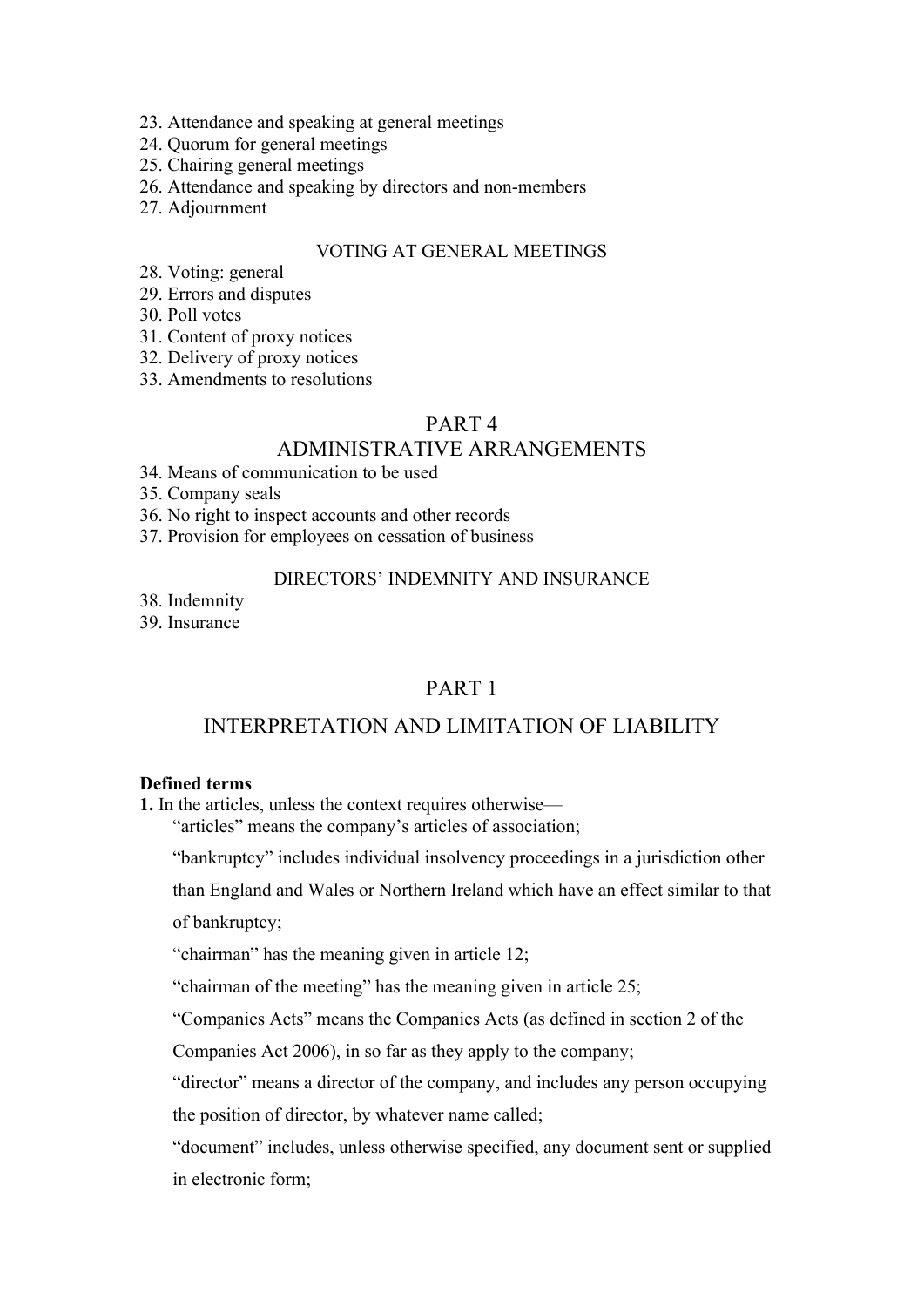"electronic form" has the meaning given in section 1168 of the Companies Act 2006;

"member" has the meaning given in section 112 of the Companies Act 2006;

"ordinary resolution" has the meaning given in section 282 of the Companies Act 2006;

"participate", in relation to a directors' meeting, has the meaning given in article 10;

"proxy notice" has the meaning given in article 31;

"special resolution" has the meaning given in section 283 of the Companies Act 2006;

"subsidiary" has the meaning given in section 1159 of the Companies Act 2006; and

"writing" means the representation or reproduction of words, symbols or other

information in a visible form by any method or combination of methods, whether

sent or supplied in electronic form or otherwise.

Unless the context otherwise requires, other words or expressions contained in these articles bear the same meaning as in the Companies Act 2006 as in force on the date when these articles become binding on the company.

#### **Liability of members**

**2.** The liability of each member is limited to £1, being the amount that each member undertakes to contribute to the assets of the company in the event of its being wound up while he is a member or within one year after he ceases to be a member, for—

(a) payment of the company's debts and liabilities contracted before he ceases to be a

member,

(b) payment of the costs, charges and expenses of winding up, and

(c) adjustment of the rights of the contributories among themselves.

## PART 2

## **DIRECTORS**

#### DIRECTORS' POWERS AND RESPONSIBILITIES

## **Directors' general authority**

**3.**—Subject to the articles, the directors are responsible for the management of the company's business, for which purpose they may exercise all the powers of the company.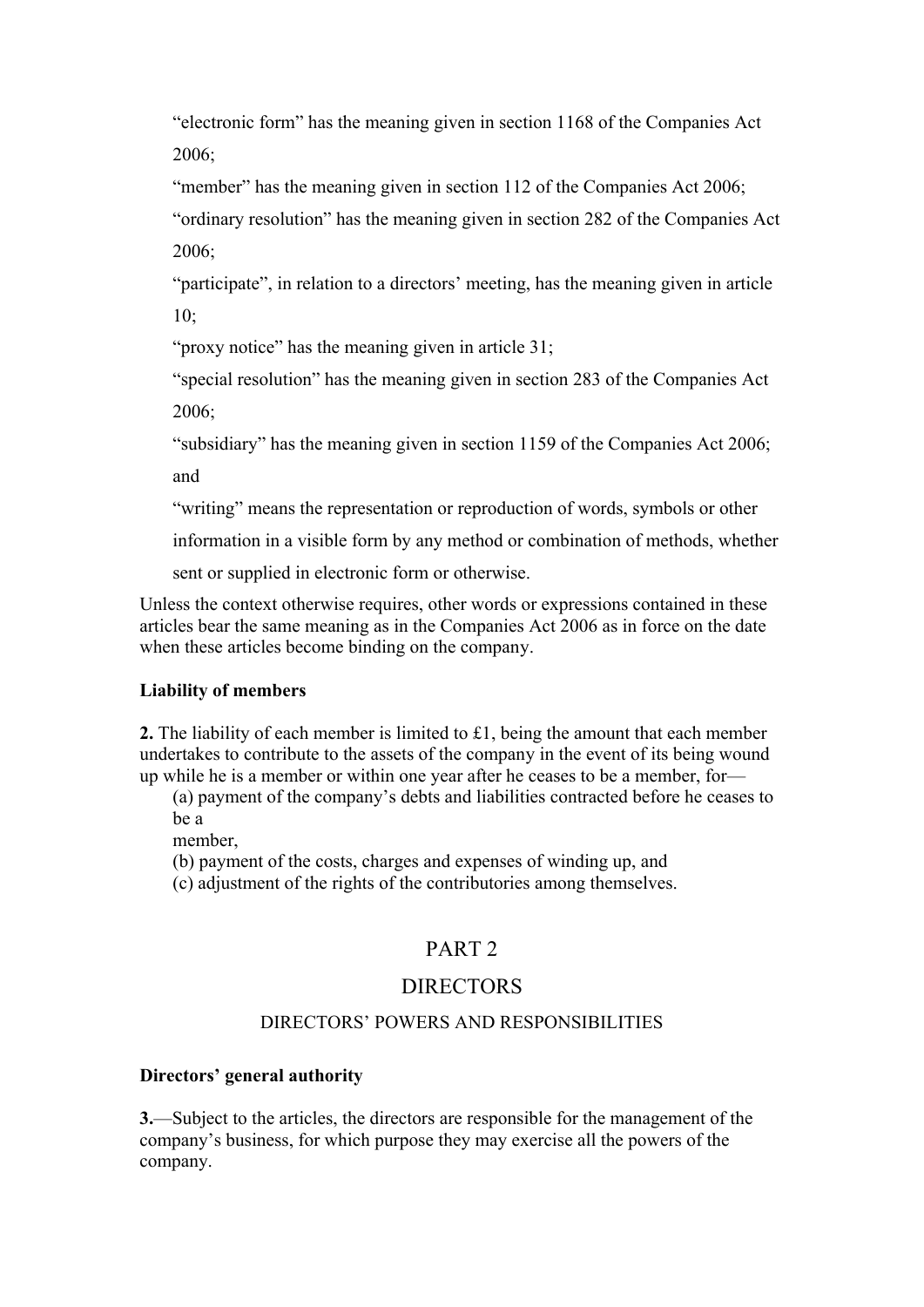#### **Members' reserve power**

**4.**—(1) The members may, by special resolution, direct the directors to take, or refrain from taking, specified action.

(2) No such special resolution invalidates anything which the directors have done before the passing of the resolution.

### **Directors may delegate**

**5.**—(1) Subject to the articles, the directors may delegate any of the powers which are conferred on them under the articles—

(a) to such person or committee;

(b) by such means (including by power of attorney);

(c) to such an extent;

(d) in relation to such matters or territories; and

(e) on such terms and conditions;

as they think fit.

(2) If the directors so specify, any such delegation may authorise further delegation of the

directors' powers by any person to whom they are delegated.

(3) The directors may revoke any delegation in whole or part, or alter its terms and conditions.

#### **Committees**

**6.**—(1) Committees to which the directors delegate any of their powers must follow procedures which are based as far as they are applicable on those provisions of the articles which govern the taking of decisions by directors.

(2) The directors may make rules of procedure for all or any committees, which prevail over rules derived from the articles if they are not consistent with them.

## DECISION-MAKING BY DIRECTORS

#### **Directors to take decisions collectively**

**7.**—(1) The general rule about decision-making by directors is that any decision of the directors must be either a majority decision at a meeting or a decision taken in accordance with article 8.

 $(2)$  If—

(a) the company only has one director, and

(b) no provision of the articles requires it to have more than one director, the general rule does not apply, and the director may take decisions without regard to any of the provisions of the articles relating to directors' decision-making.

#### **Unanimous decisions**

**8.**—(1) A decision of the directors is taken in accordance with this article when all eligible directors indicate to each other by any means that they share a common view on a matter.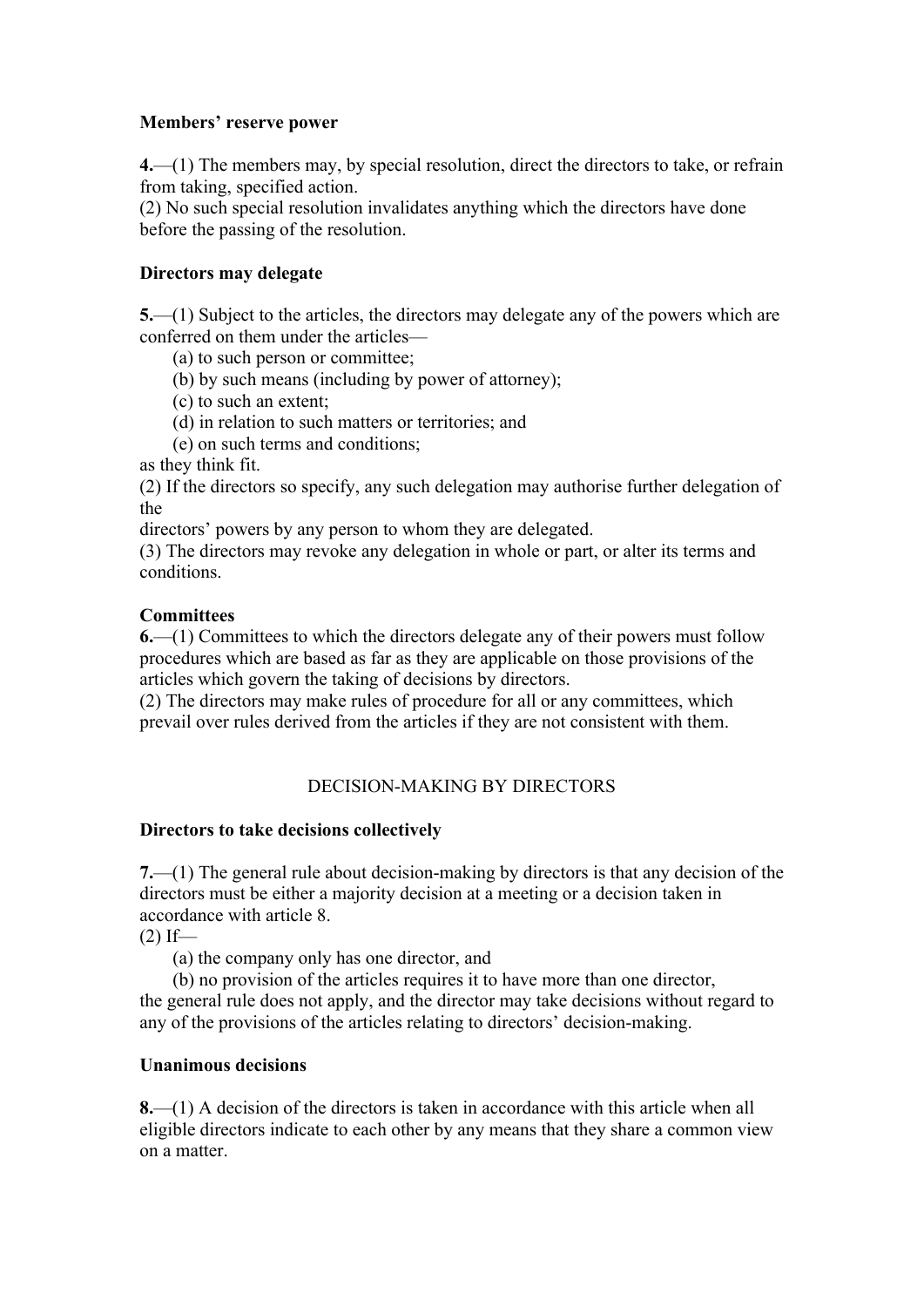(2) Such a decision may take the form of a resolution in writing, copies of which have been signed by each eligible director or to which each eligible director has otherwise indicated agreement in writing.

(3) References in this article to eligible directors are to directors who would have been entitled to vote on the matter had it been proposed as a resolution at a directors' meeting.

(4) A decision may not be taken in accordance with this article if the eligible directors would not have formed a quorum at such a meeting.

## **Calling a directors' meeting**

**9.**—(1) Any director may call a directors' meeting by giving notice of the meeting to the

directors or by authorising the company secretary (if any) to give such notice.

(2) Notice of any directors' meeting must indicate—

(a) its proposed date and time;

(b) where it is to take place; and

(c) if it is anticipated that directors participating in the meeting will not be in the same place, how it is proposed that they should communicate with each other during the meeting.

(3) Notice of a directors' meeting must be given to each director, but need not be in writing.

(4) Notice of a directors' meeting need not be given to directors who waive their entitlement to notice of that meeting, by giving notice to that effect to the company not more than 7 days after the date on which the meeting is held. Where such notice is given after the meeting has been held, that does not affect the validity of the meeting, or of any business conducted at it.

## **Participation in directors' meetings**

**10.**—(1) Subject to the articles, directors participate in a directors' meeting, or part of a

directors' meeting, when—

(a) the meeting has been called and takes place in accordance with the articles, and

(b) they can each communicate to the others any information or opinions they have on any particular item of the business of the meeting.

(2) In determining whether directors are participating in a directors' meeting, it is irrelevant where any director is or how they communicate with each other. (3) If all the directors participating in a meeting are not in the same place, they may

decide that the meeting is to be treated as taking place wherever any of them is.

## **Quorum for directors' meetings**

**11.**—(1) At a directors' meeting, unless a quorum is participating, no proposal is to be voted on, except a proposal to call another meeting.

(2) The quorum for directors' meetings may be fixed from time to time by a decision of the directors, but it must never be less than two, and unless otherwise fixed it is two.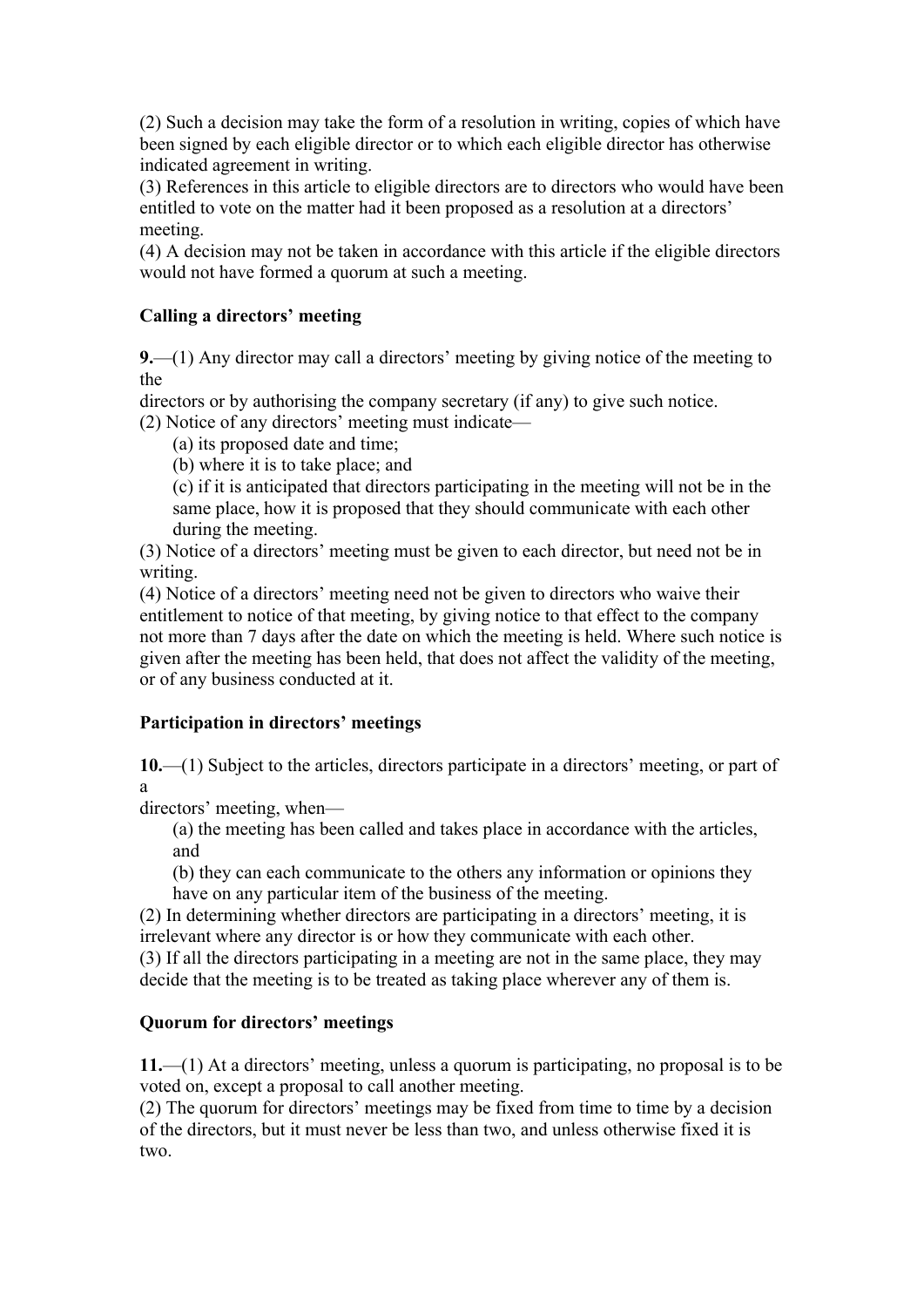(3) If the total number of directors for the time being is less than the quorum required, the

directors must not take any decision other than a decision—

(a) to appoint further directors, or

(b) to call a general meeting so as to enable the members to appoint further directors.

#### **Chairing of directors' meetings**

**12.**—(1) The directors may appoint a director to chair their meetings.

(2) The person so appointed for the time being is known as the chairman.

(3) The directors may terminate the chairman's appointment at any time.

(4) If the chairman is not participating in a directors' meeting within ten minutes of the time at which it was to start, the participating directors must appoint one of themselves to chair it.

#### **Casting vote**

**13.**—(1) If the numbers of votes for and against a proposal are equal, the chairman or other director chairing the meeting has a casting vote.

(2) But this does not apply if, in accordance with the articles, the chairman or other director is not to be counted as participating in the decision-making process for quorum or voting purposes.

#### **Conflicts of interest**

**14.**—(1) If a proposed decision of the directors is concerned with an actual or proposed

transaction or arrangement with the company in which a director is interested, that director is not to be counted as participating in the decision-making process for quorum or voting purposes.

(2) But if paragraph (3) applies, a director who is interested in an actual or proposed transaction or arrangement with the company is to be counted as participating in the decision-making process for quorum and voting purposes.

(3) This paragraph applies when—

(a) the company by ordinary resolution disapplies the provision of the articles which would otherwise prevent a director from being counted as participating in the decision-making process;

(b) the director's interest cannot reasonably be regarded as likely to give rise to a conflict of interest; or

(c) the director's conflict of interest arises from a permitted cause.

(4) For the purposes of this article, the following are permitted causes—

(a) a guarantee given, or to be given, by or to a director in respect of an obligation incurred by or on behalf of the company or any of its subsidiaries;

(b) subscription, or an agreement to subscribe, for securities of the company or any of its subsidiaries, or to underwrite, sub-underwrite, or guarantee subscription for any such securities; and

(c) arrangements pursuant to which benefits are made available to employees and directors or former employees and directors of the company or any of its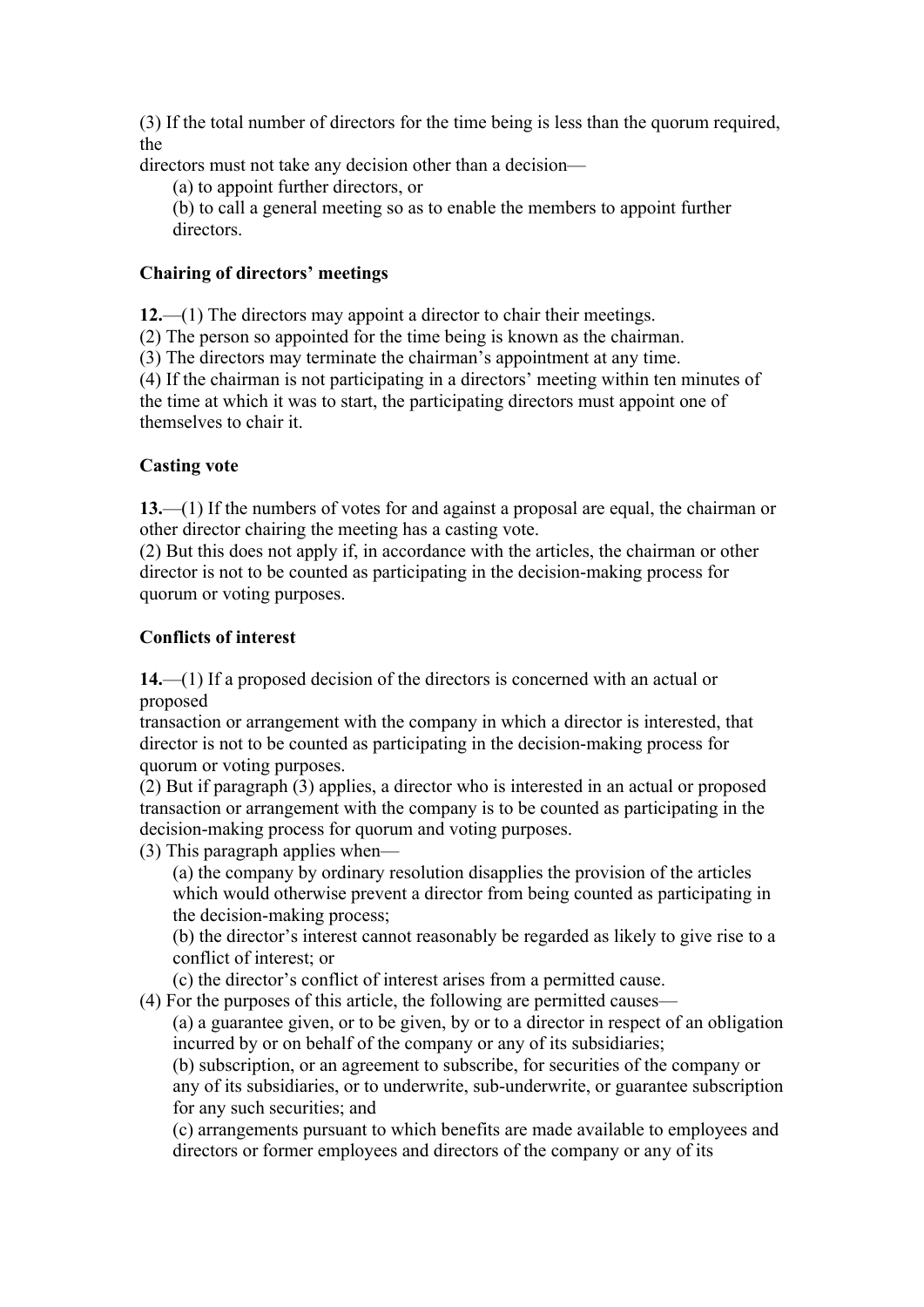subsidiaries which do not provide special benefits for directors or former directors.

(5) For the purposes of this article, references to proposed decisions and decisionmaking

processes include any directors' meeting or part of a directors' meeting.

(6) Subject to paragraph (7), if a question arises at a meeting of directors or of a committee of directors as to the right of a director to participate in the meeting (or part of the meeting) for voting or quorum purposes, the question may, before the conclusion of the meeting, be referred to the chairman whose ruling in relation to any director other than the chairman is to be final and conclusive.

(7) If any question as to the right to participate in the meeting (or part of the meeting) should arise in respect of the chairman, the question is to be decided by a decision of the directors at that meeting, for which purpose the chairman is not to be counted as participating in the meeting (or that part of the meeting) for voting or quorum purposes.

## **Records of decisions to be kept**

**15.** The directors must ensure that the company keeps a record, in writing, for at least 10 years from the date of the decision recorded, of every unanimous or majority decision taken by the directors.

## **Directors' discretion to make further rules**

**16.** Subject to the articles, the directors may make any rule which they think fit about how they take decisions, and about how such rules are to be recorded or communicated to directors.

## APPOINTMENT OF DIRECTORS

## **Methods of appointing directors**

**17.**—(1) Any person who is willing to act as a director, and is permitted by law to do so, may be appointed to be a director—

(a) by ordinary resolution, or

(b) by a decision of the directors.

(2) In any case where, as a result of death, the company has no members and no directors, the personal representatives of the last member to have died have the right, by notice in writing, to appoint a person to be a director.

(3) For the purposes of paragraph (2), where 2 or more members die in circumstances rendering it uncertain who was the last to die, a younger member is deemed to have survived an older member.

## **Termination of director's appointment**

**18.** A person ceases to be a director as soon as—

(a) that person ceases to be a director by virtue of any provision of the Companies Act 2006 or is prohibited from being a director by law;

(b) a bankruptcy order is made against that person;

(c) a composition is made with that person's creditors generally in satisfaction of that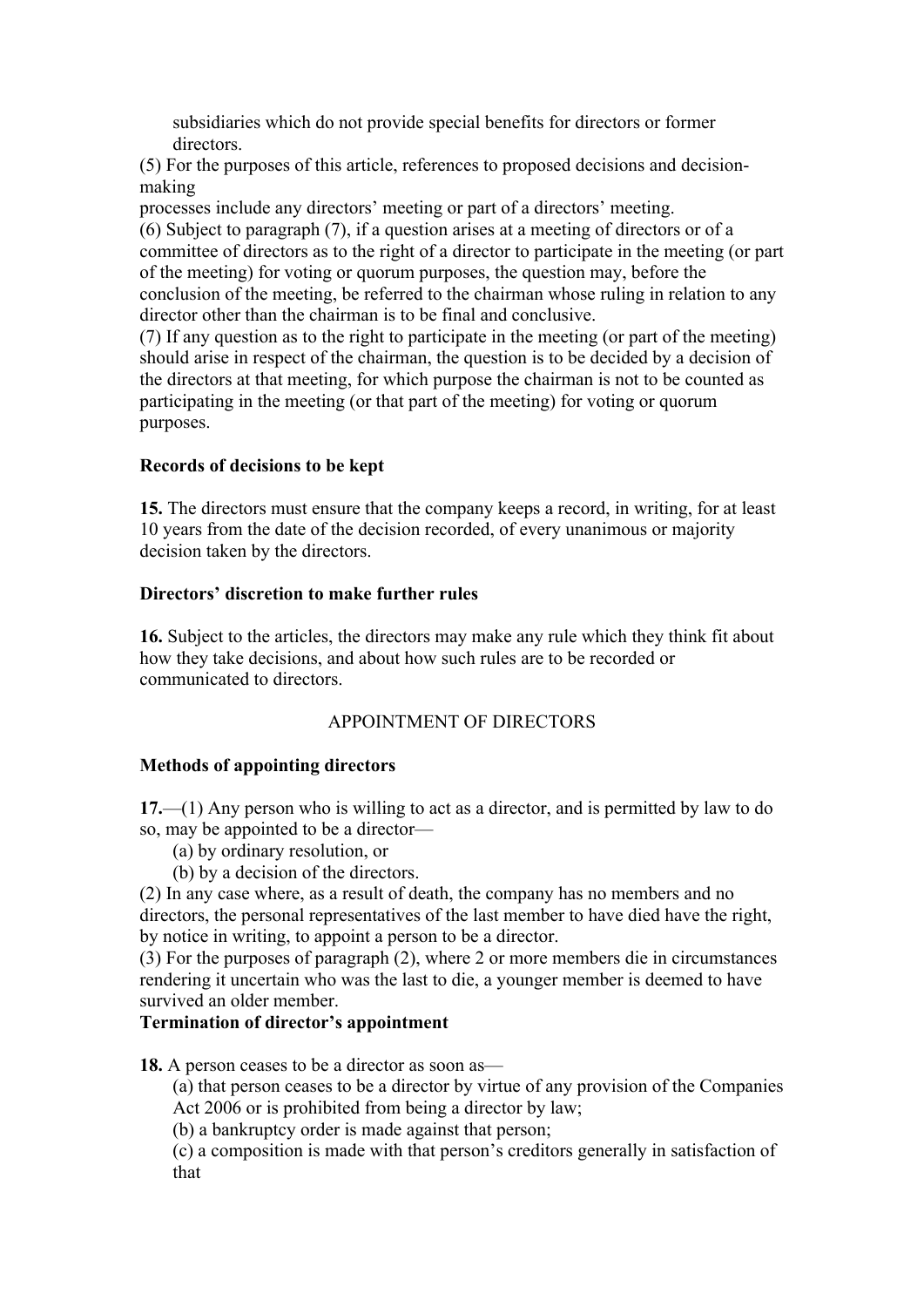person's debts;

(d) a registered medical practitioner who is treating that person gives a written opinion to the company stating that that person has become physically or mentally incapable of acting as a director and may remain so for more than three months;

*(e) [paragraph omitted pursuant to The Mental Health (Discrimination) Act 2013]*

(f) notification is received by the company from the director that the director is resigning from office, and such resignation has taken effect in accordance with its terms.

## **Directors' remuneration**

**19.**—(1) Directors may undertake any services for the company that the directors decide.

(2) Directors are entitled to such remuneration as the directors determine—

(a) for their services to the company as directors, and

(b) for any other service which they undertake for the company.

(3) Subject to the articles, a director's remuneration may—

(a) take any form, and

(b) include any arrangements in connection with the payment of a pension, allowance or gratuity, or any death, sickness or disability benefits, to or in respect of that director.

(4) Unless the directors decide otherwise, directors' remuneration accrues from day to day.

(5) Unless the directors decide otherwise, directors are not accountable to the company for any remuneration which they receive as directors or other officers or employees of the company's subsidiaries or of any other body corporate in which the company is interested.

## **Directors' expenses**

**20.** The company may pay any reasonable expenses which the directors properly incur in

connection with their attendance at—

(a) meetings of directors or committees of directors,

(b) general meetings, or

(c) separate meetings of the holders of debentures of the company,

or otherwise in connection with the exercise of their powers and the discharge of their responsibilities in relation to the company.

# PART 3

## **MEMBERS**

## BECOMING AND CEASING TO BE A MEMBER

## **Applications for membership**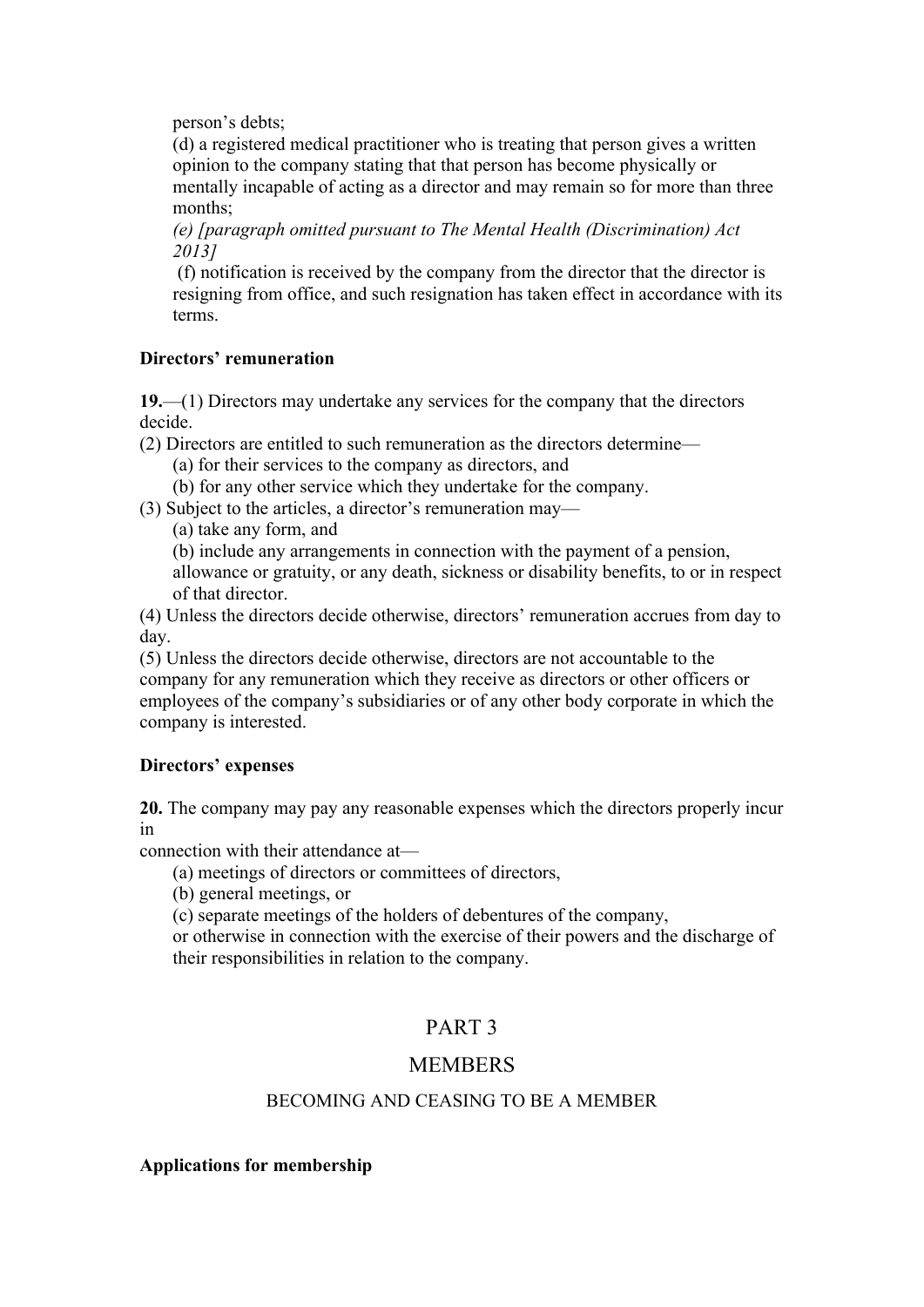- **21.** No person shall become a member of the company unless—
	- (a) that person has completed an application for membership in a form approved
	- by the directors, and
	- (b) the directors have approved the application.

#### **Termination of membership**

**22.**—(1) A member may withdraw from membership of the company by giving 7 days' notice to the company in writing.

(2) Membership is not transferable.

(3) A person's membership terminates when that person dies or ceases to exist.

#### ORGANISATION OF GENERAL MEETINGS

#### **Attendance and speaking at general meetings**

**23.**—(1) A person is able to exercise the right to speak at a general meeting when that person is in a position to communicate to all those attending the meeting, during the meeting, any information or opinions which that person has on the business of the meeting.

(2) A person is able to exercise the right to vote at a general meeting when—

(a) that person is able to vote, during the meeting, on resolutions put to the vote at the meeting, and

(b) that person's vote can be taken into account in determining whether or not such

resolutions are passed at the same time as the votes of all the other persons attending the meeting.

(3) The directors may make whatever arrangements they consider appropriate to enable those attending a general meeting to exercise their rights to speak or vote at it. (4) In determining attendance at a general meeting, it is immaterial whether any two or more members attending it are in the same place as each other.

(5) Two or more persons who are not in the same place as each other attend a general meeting if their circumstances are such that if they have (or were to have) rights to speak and vote at that meeting, they are (or would be) able to exercise them.

#### **Quorum for general meetings**

**24.** No business other than the appointment of the chairman of the meeting is to be transacted at a general meeting if the persons attending it do not constitute a quorum.

## **Chairing general meetings**

**25.**—(1) If the directors have appointed a chairman, the chairman shall chair general meetings if present and willing to do so.

(2) If the directors have not appointed a chairman, or if the chairman is unwilling to chair the meeting or is not present within ten minutes of the time at which a meeting was due to start—

(a) the directors present, or

(b) (if no directors are present), the meeting,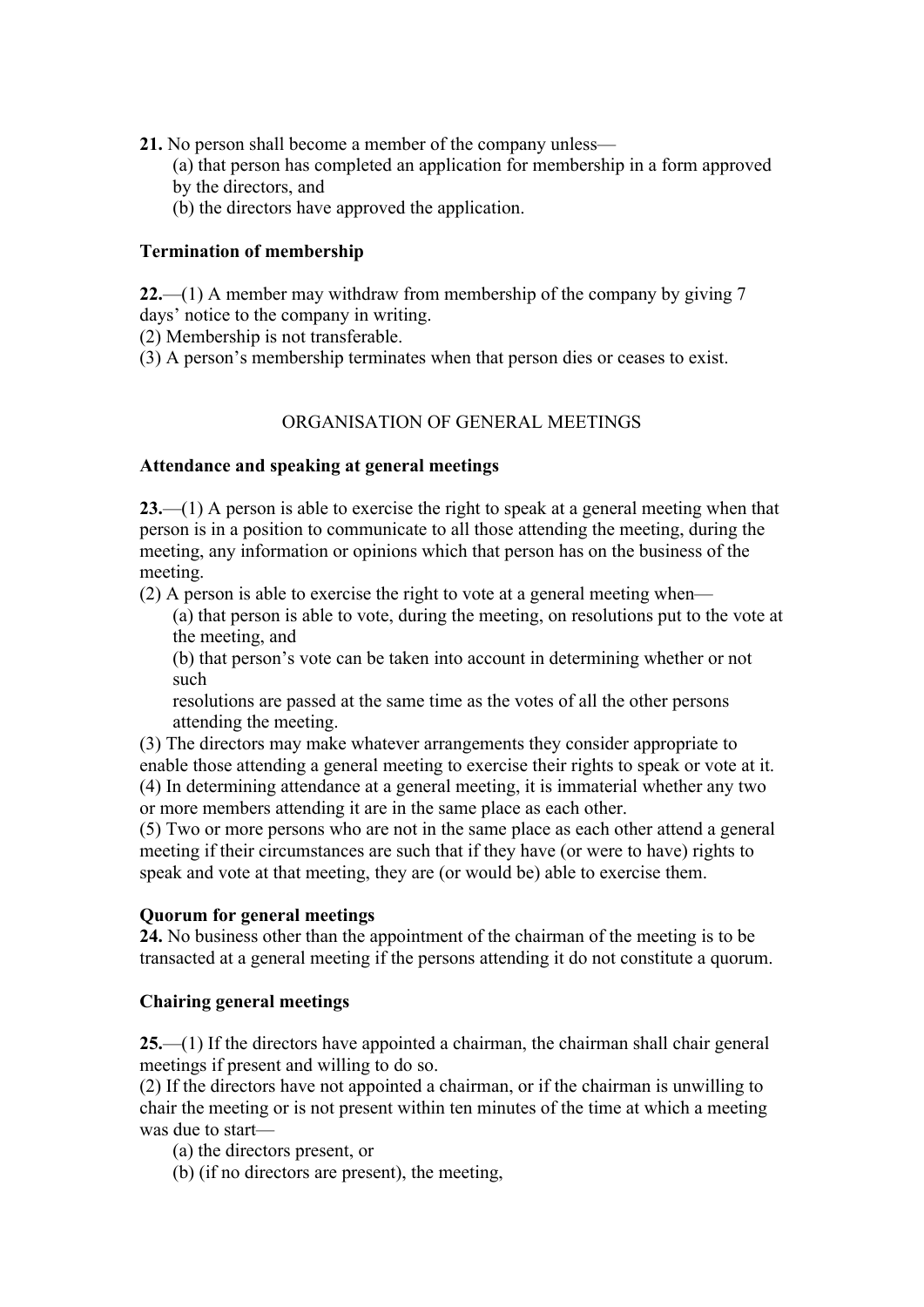must appoint a director or member to chair the meeting, and the appointment of the chairman of the meeting must be the first business of the meeting.

(3) The person chairing a meeting in accordance with this article is referred to as "the chairman of the meeting".

### **Attendance and speaking by directors and non-members**

**26.**—(1) Directors may attend and speak at general meetings, whether or not they are members.

(2) The chairman of the meeting may permit other persons who are not members of the

company to attend and speak at a general meeting.

## **Adjournment**

**27.**—(1) If the persons attending a general meeting within half an hour of the time at which the meeting was due to start do not constitute a quorum, or if during a meeting a quorum ceases to be present, the chairman of the meeting must adjourn it.

(2) The chairman of the meeting may adjourn a general meeting at which a quorum is present if—

(a) the meeting consents to an adjournment, or

(b) it appears to the chairman of the meeting that an adjournment is necessary to protect the safety of any person attending the meeting or ensure that the business of the meeting is conducted in an orderly manner.

(3) The chairman of the meeting must adjourn a general meeting if directed to do so by the meeting.

(4) When adjourning a general meeting, the chairman of the meeting must— (a) either specify the time and place to which it is adjourned or state that it is to continue at a time and place to be fixed by the directors, and

(b) have regard to any directions as to the time and place of any adjournment which have been given by the meeting.

(5) If the continuation of an adjourned meeting is to take place more than 14 days after it was adjourned, the company must give at least 7 clear days' notice of it (that is, excluding the day of the adjourned meeting and the day on which the notice is given)—

(a) to the same persons to whom notice of the company's general meetings is required to be given, and

(b) containing the same information which such notice is required to contain. (6) No business may be transacted at an adjourned general meeting which could not properly have been transacted at the meeting if the adjournment had not taken place.

## VOTING AT GENERAL MEETINGS

#### **Voting: general**

**28.** A resolution put to the vote of a general meeting must be decided on a show of hands unless a poll is duly demanded in accordance with the articles.

#### **Errors and disputes**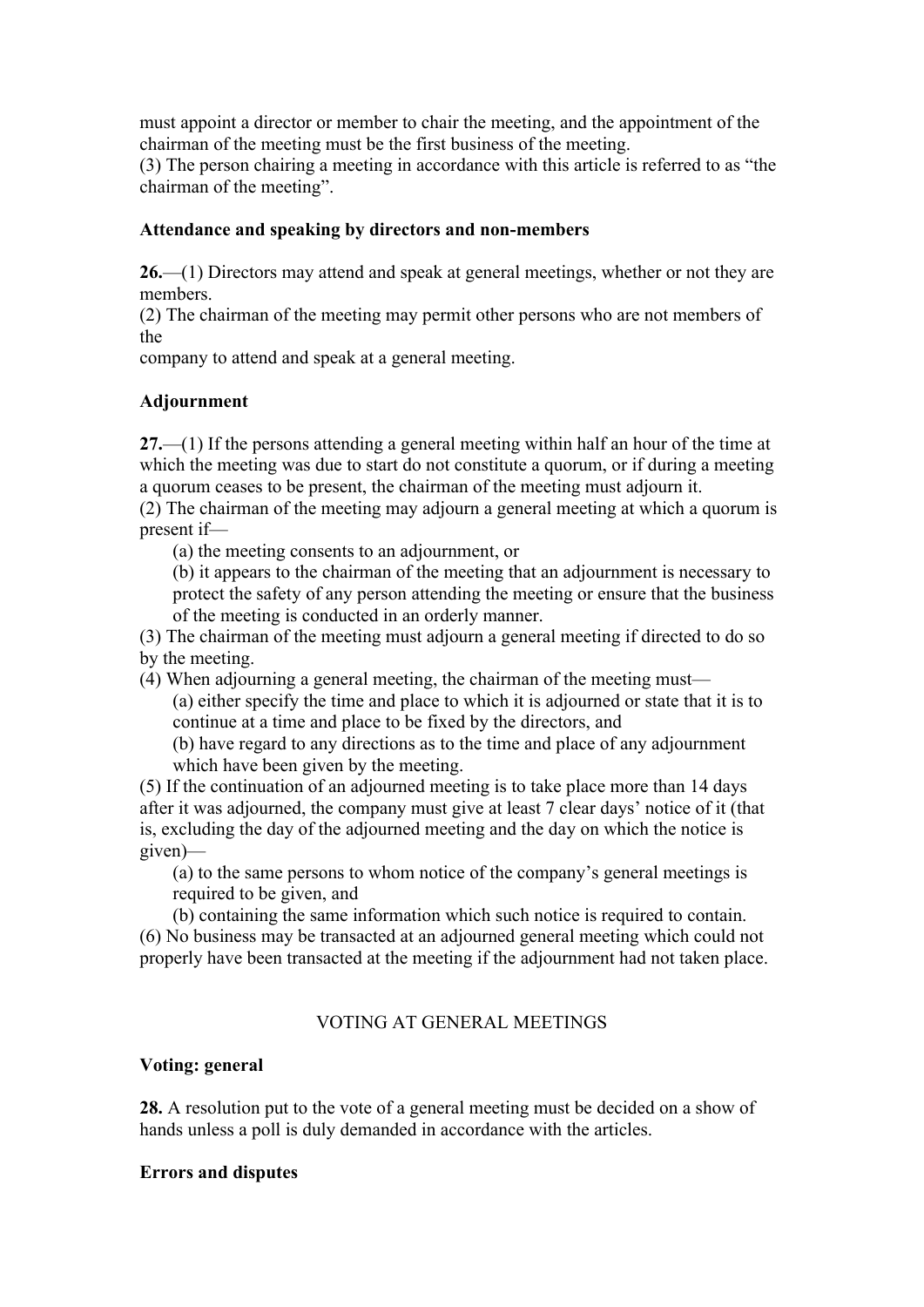**29.**—(1) No objection may be raised to the qualification of any person voting at a general

meeting except at the meeting or adjourned meeting at which the vote objected to is tendered, and every vote not disallowed at the meeting is valid.

(2) Any such objection must be referred to the chairman of the meeting whose decision is final.

#### **Poll votes**

**30.**—(1) A poll on a resolution may be demanded—

(a) in advance of the general meeting where it is to be put to the vote, or (b) at a general meeting, either before a show of hands on that resolution or

immediately after the result of a show of hands on that resolution is declared.

(2) A poll may be demanded by—

(a) the chairman of the meeting;

(b) the directors;

(c) two or more persons having the right to vote on the resolution; or

(d) a person or persons representing not less than one tenth of the total voting rights of all the members having the right to vote on the resolution.

(3) A demand for a poll may be withdrawn if—

(a) the poll has not yet been taken, and

(b) the chairman of the meeting consents to the withdrawal.

(4) Polls must be taken immediately and in such manner as the chairman of the meeting directs.

## **Content of proxy notices**

**31.**—(1) Proxies may only validly be appointed by a notice in writing (a "proxy notice")

which—

(a) states the name and address of the member appointing the proxy;

(b) identifies the person appointed to be that member's proxy and the general meeting in

relation to which that person is appointed;

(c) is signed by or on behalf of the member appointing the proxy, or is

authenticated in such manner as the directors may determine; and

(d) is delivered to the company in accordance with the articles and any instructions contained in the notice of the general meeting to which they relate.

(2) The company may require proxy notices to be delivered in a particular form, and may

specify different forms for different purposes.

(3) Proxy notices may specify how the proxy appointed under them is to vote (or that the proxy is to abstain from voting) on one or more resolutions.

(4) Unless a proxy notice indicates otherwise, it must be treated as—

(a) allowing the person appointed under it as a proxy discretion as to how to vote on any ancillary or procedural resolutions put to the meeting, and

(b) appointing that person as a proxy in relation to any adjournment of the general meeting to which it relates as well as the meeting itself.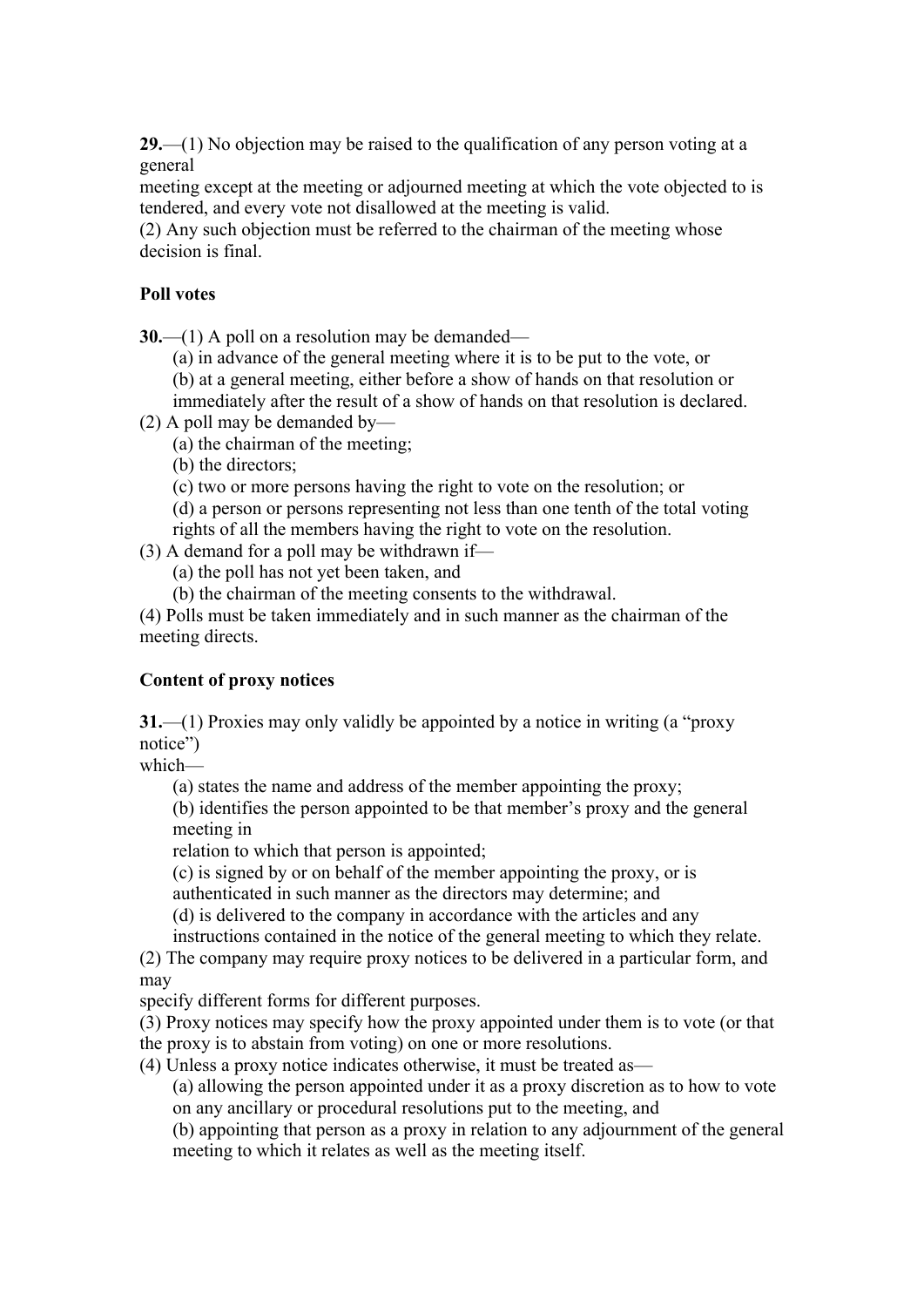## **Delivery of proxy notices**

**32.**—(1) A person who is entitled to attend, speak or vote (either on a show of hands or on a poll) at a general meeting remains so entitled in respect of that meeting or any adjournment of it, even though a valid proxy notice has been delivered to the company by or on behalf of that person.

(2) An appointment under a proxy notice may be revoked by delivering to the company a notice in writing given by or on behalf of the person by whom or on whose behalf the proxy notice was given.

(3) A notice revoking a proxy appointment only takes effect if it is delivered before the start of the meeting or adjourned meeting to which it relates.

(4) If a proxy notice is not executed by the person appointing the proxy, it must be accompanied by written evidence of the authority of the person who executed it to execute it on the appointor's behalf.

#### **Amendments to resolutions**

**33.**—(1) An ordinary resolution to be proposed at a general meeting may be amended by

ordinary resolution if—

(a) notice of the proposed amendment is given to the company in writing by a person entitled to vote at the general meeting at which it is to be proposed not less than 48 hours before the meeting is to take place (or such later time as the chairman of the meeting may determine), and

(b) the proposed amendment does not, in the reasonable opinion of the chairman of the meeting, materially alter the scope of the resolution.

(2) A special resolution to be proposed at a general meeting may be amended by ordinary

resolution, if—

(a) the chairman of the meeting proposes the amendment at the general meeting at which the resolution is to be proposed, and

(b) the amendment does not go beyond what is necessary to correct a

grammatical or other non-substantive error in the resolution.

(3) If the chairman of the meeting, acting in good faith, wrongly decides that an amendment to a resolution is out of order, the chairman's error does not invalidate the vote on that resolution.

## PART 4

# ADMINISTRATIVE ARRANGEMENTS

#### **Means of communication to be used**

**34.**—(1) Subject to the articles, anything sent or supplied by or to the company under the articles may be sent or supplied in any way in which the Companies Act 2006 provides for documents or information which are authorised or required by any provision of that Act to be sent or supplied by or to the company.

(2) Subject to the articles, any notice or document to be sent or supplied to a director in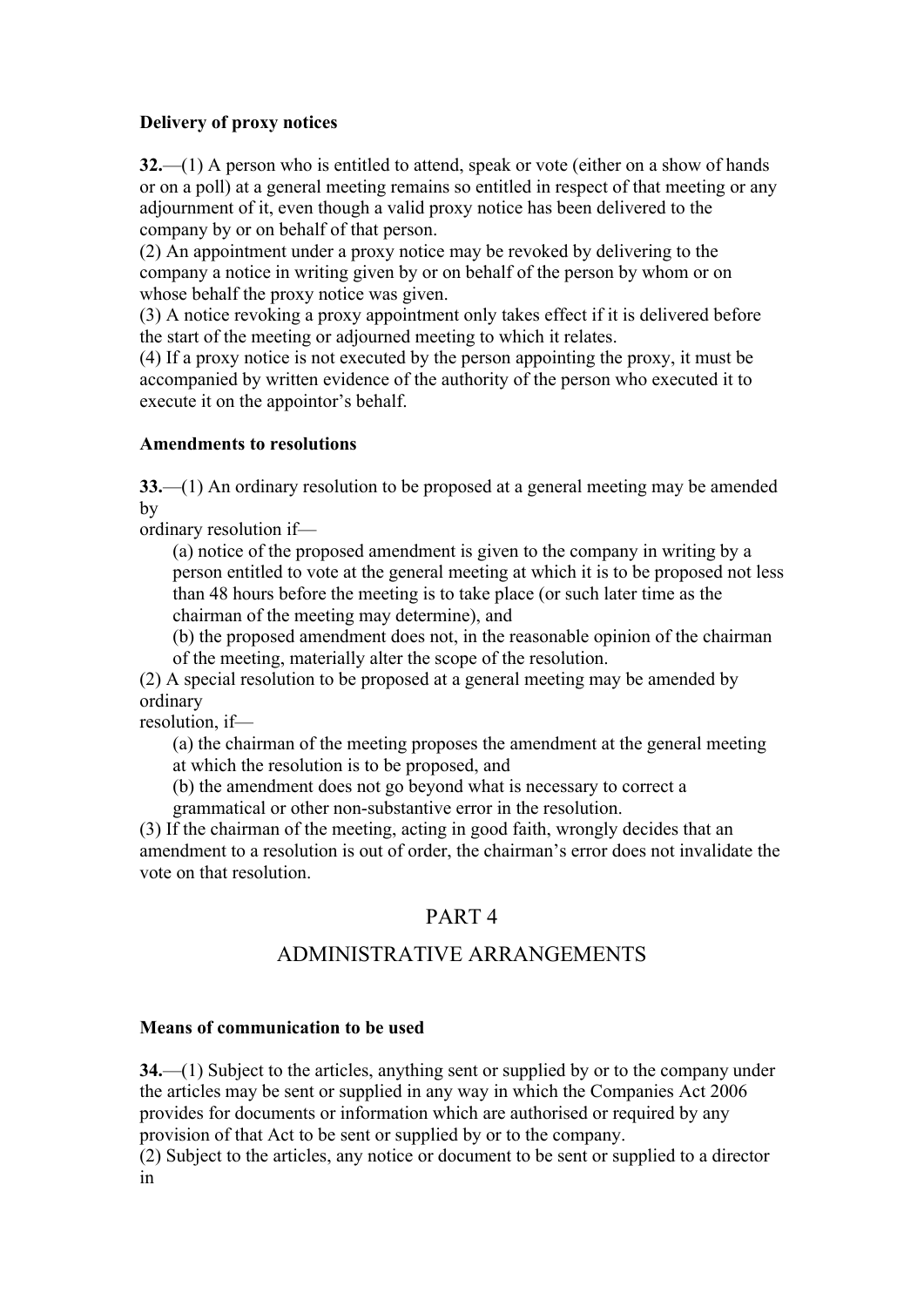connection with the taking of decisions by directors may also be sent or supplied by the means by which that director has asked to be sent or supplied with such notices or documents for the time being.

(3) A director may agree with the company that notices or documents sent to that director in a particular way are to be deemed to have been received within a specified time of their being sent, and for the specified time to be less than 48 hours.

### **Company seals**

**35.**—(1) Any common seal may only be used by the authority of the directors.

(2) The directors may decide by what means and in what form any common seal is to be used.

(3) Unless otherwise decided by the directors, if the company has a common seal and it is

affixed to a document, the document must also be signed by at least one authorised person in the presence of a witness who attests the signature.

(4) For the purposes of this article, an authorised person is—

(a) any director of the company;

(b) the company secretary (if any); or

(c) any person authorised by the directors for the purpose of signing documents to which the common seal is applied.

#### **No right to inspect accounts and other records**

**36.** Except as provided by law or authorised by the directors or an ordinary resolution of the company, no person is entitled to inspect any of the company's accounting or other records or documents merely by virtue of being a member.

#### **Provision for employees on cessation of business**

**37.** The directors may decide to make provision for the benefit of persons employed or formerly employed by the company or any of its subsidiaries (other than a director or former director or shadow director) in connection with the cessation or transfer to any person of the whole or part of the undertaking of the company or that subsidiary.

## DIRECTORS' INDEMNITY AND INSURANCE

## **Indemnity**

**38.**—(1) Subject to paragraph (2), a relevant director of the company or an associated company may be indemnified out of the company's assets against—

(a) any liability incurred by that director in connection with any negligence, default, breach of duty or breach of trust in relation to the company or an associated company,

(b) any liability incurred by that director in connection with the activities of the company or an associated company in its capacity as a trustee of an occupational pension scheme (as defined in section 235(6) of the Companies Act 2006),

(c) any other liability incurred by that director as an officer of the company or an associated company.